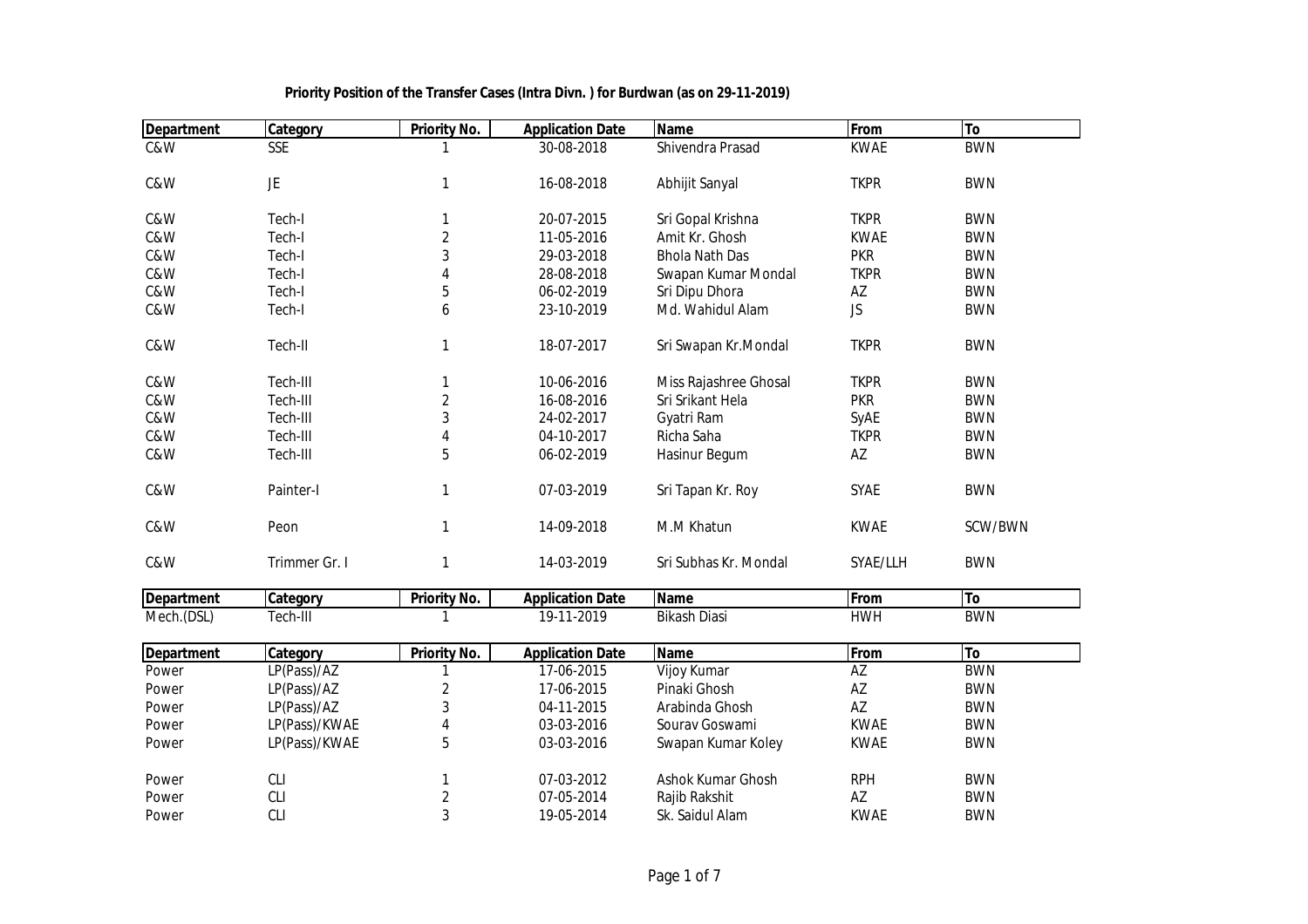| <b>Department</b> | Category   | <b>Priority No.</b> | <b>Application Date</b> | <b>Name</b>             | From        | <b>To</b>       |
|-------------------|------------|---------------------|-------------------------|-------------------------|-------------|-----------------|
|                   |            |                     |                         |                         |             |                 |
| Power             | ALP(D)     | 1                   | 05-12-2016              | Deepak Kumar            | <b>RPH</b>  | <b>BWN-Loco</b> |
| Power             | ALP(D)     | $\overline{2}$      | 07-12-2016              | Suman Chatterjee        | <b>RPH</b>  | <b>BWN-Loco</b> |
| Power             | ALP(D)     | 3                   | 08-06-2017              | Prameshwar Kumar        | <b>RPH</b>  | <b>BWN-Loco</b> |
| Power             | ALP(D)     | 4                   | 09-04-2018              | Arvind Kumar Verma      | ALP(D)/RPH  | <b>BWN-Loco</b> |
| Power             | ALP(D)     | 5                   | 21-11-2018              | Saikat Paul             | <b>RPH</b>  | <b>BWN-Loco</b> |
| Power             | LP (Goods) | 1                   | 27-09-2015              | Santosh Kumar-II        | LPGoods/RPH | SSE(Loco)/BWN   |
| Power             | LP (Goods) | $\overline{2}$      | 27-09-2015              | Firoz Alam              | LPGoods/RPH | SSE(Loco)/BWN   |
| Power             | LP (Goods) | 3                   | 27-09-2015              | Munna Prasad            | LPGoods/RPH | SSE(Loco)/BWN   |
| Power             | LP (Goods) | 4                   | 27-09-2015              | S.B. Kumar              | LPGoods/RPH | SSE(Loco)/BWN   |
| Power             | LP (Goods) | 5                   | 27-09-2015              | Uma Sankar              | LPGoods/RPH | SSE(Loco)/BWN   |
| Power             | LP (Goods) | 6                   | 27-09-2015              | Rajeev Kumar            | LPGoods/RPH | SSE(Loco)/BWN   |
| Power             | LP (Goods) | $\overline{7}$      | 27-09-2015              | Rakesh Ranjan           | LPGoods/RPH | SSE(Loco)/BWN   |
| Power             | LP (Goods) | 8                   | 20-01-2016              | Rajesh Kumar-I          | LPGoods/RPH | SSE(Loco)/BWN   |
| Power             | LP (Goods) | 9                   | 20-01-2016              | Shatrudhan Kumar        | LPGoods/RPH | SSE(Loco)/BWN   |
| Power             | LP (Goods) | 10                  | 20-01-2016              | <b>Tufail Hussain</b>   | LPGoods/RPH | SSE(Loco)/BWN   |
| Power             | LP (Goods) | 11                  | 08-02-2016              | Tarkeshwar Prasad       | LPGoods/RPH | SSE(Loco)/BWN   |
| Power             | LP (Goods) | 12                  | 09-02-2016              | M. K. Pandit            | LPGoods/RPH | SSE(Loco)/BWN   |
| Power             | LP (Goods) | 13                  | 18-02-2016              | Ranjeet Kumar-I         | LPGoods/RPH | SSE(Loco)/BWN   |
| Power             | LP (Goods) | 14                  | 28-02-2016              | Rajee Kumar             | LPGoods/RPH | SSE(Loco)/BWN   |
| Power             | LP (Goods) | 15                  | 28-08-2016              | Vinod Kumar             | LPGoods/RPH | SSE(Loco)/BWN   |
| Power             | LP (Goods) | 16                  | 28-02-2016              | Rajeev Anand            | LPGoods/RPH | SSE(Loco)/BWN   |
| Power             | LP (Goods) | 17                  | 28-02-2016              | R.K. Verma              | LPGoods/RPH | SSE(Loco)/BWN   |
| Power             | LP (Goods) | 18                  | 28-02-2016              | <b>Ishwar Dayal</b>     | LPGoods/RPH | SSE(Loco)/BWN   |
| Power             | LP (Goods) | 19                  | 13-03-2016              | Amit Kumar              | LPGoods/RPH | SSE(Loco)/BWN   |
| Power             | LP (Goods) | 20                  | 13-03-2016              | Bijendra Kumar          | LPGoods/RPH | SSE(Loco)/BWN   |
| Power             | LP (Goods) | 21                  | 13-03-2016              | M.B. Rajak              | LPGoods/RPH | SSE(Loco)/BWN   |
| Power             | LP (Goods) | 22                  | 31-05-2016              | <b>Bhartendu Shekar</b> | LPGoods/RPH | SSE(Loco)/BWN   |
| Power             | LP (Goods) | 23                  | 31-05-2016              | Ranjeet Malik           | LPGoods/RPH | SSE(Loco)/BWN   |
| Power             | LP (Goods) | 24                  | 31-05-2016              | Pradeep Kumar           | LPGoods/RPH | SSE(Loco)/BWN   |
| Power             | LP (Goods) | 25                  | 22-09-2016              | Manoranjan Kr. Singh    | LPGoods/RPH | SSE(Loco)/BWN   |
| Power             | LP (Goods) | 26                  | 22-09-2016              | Shankar Kumar           | LPGoods/RPH | SSE(Loco)/BWN   |
| Power             | LP (Goods) | 27                  | 18-02-2017              | Sudip Guin              | LPGoods/RPH | SSE(Loco)/BWN   |
| Power             | LP (Goods) | 28                  | 18-02-2017              | <b>Ujjal Paul</b>       | LPGoods/RPH | SSE(Loco)/BWN   |
| Power             | LP (Goods) | 29                  | 12-10-2017              | Ravi Kumar Ranjan       | LPGoods/RPH | SSE(Loco)/BWN   |
| Power             | LP (Goods) | 30                  | 12-10-2017              | Birendra Kumar          | LPGoods/RPH | SSE(Loco)/BWN   |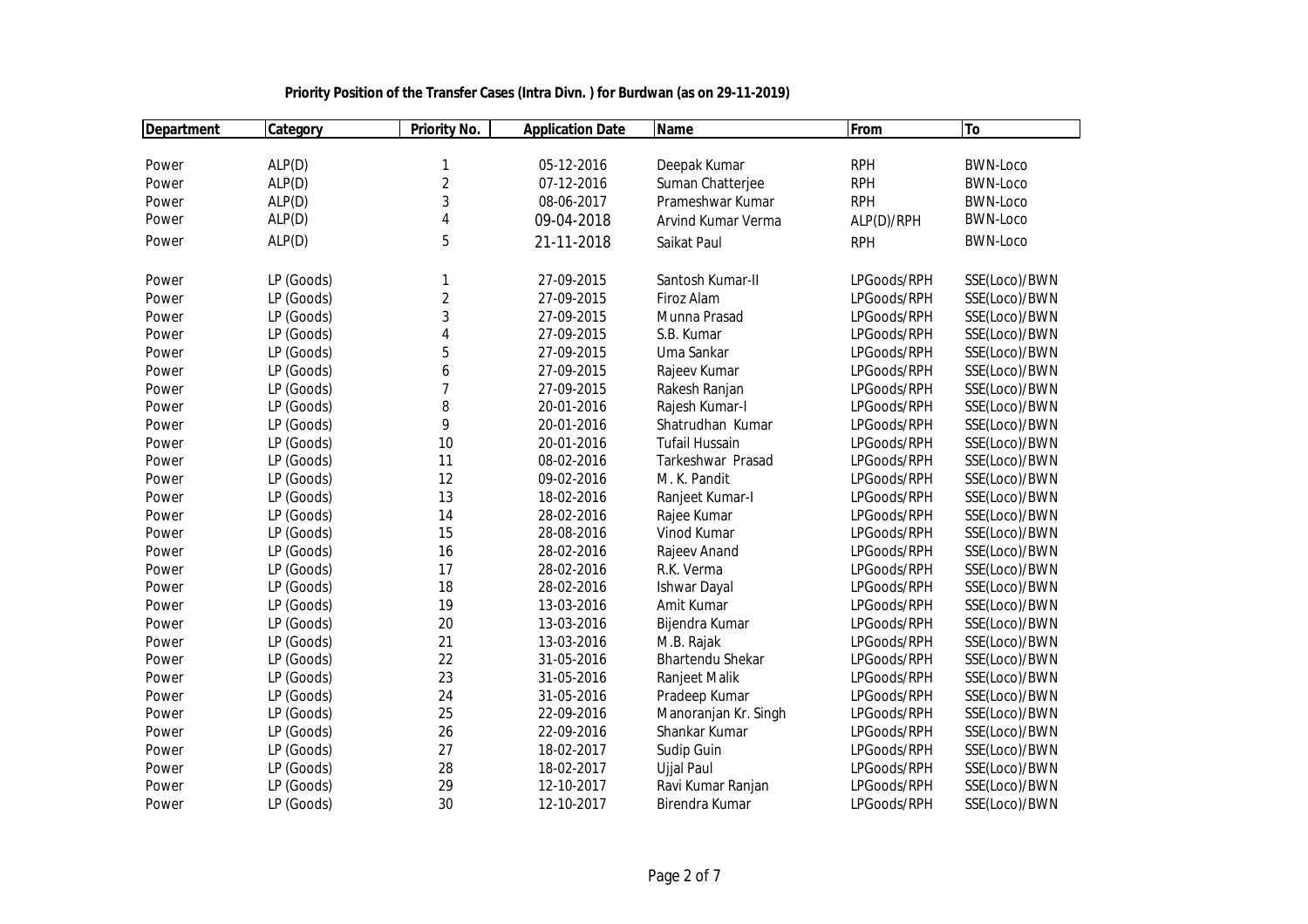| <b>Department</b> | Category          | <b>Priority No.</b> | <b>Application Date</b>                     | <b>Name</b>                           | From              | To                         |
|-------------------|-------------------|---------------------|---------------------------------------------|---------------------------------------|-------------------|----------------------------|
| Power             | LP (Goods)        | 31                  | 12-10-2017                                  | Neeraj Kumar                          | LPGoods/RPH       | SSE(Loco)/BWN              |
| Power             | LP (Goods)        | 32                  | 12-10-2017                                  | Raja Sahab Sharma                     | LPGoods/RPH       | SSE(Loco)/BWN              |
| Power             | LP (Goods)        | 33                  | 18-10-2017                                  | Paramesh Panna                        | LPGoods/RPH       | SSE(Loco)/BWN              |
| <b>Department</b> | Category          | <b>Priority No.</b> | <b>Application Date</b>                     | <b>Name</b>                           | From              | <b>To</b>                  |
| Engg.             | Trackman-IV       | 1                   |                                             | Debkanan Bagdi                        | BWN/W             | BWN/E                      |
| Engg.             |                   |                     |                                             |                                       |                   |                            |
| Engg.             | TM-IV (Trollyman) | $\mathbf{1}$        |                                             | Surendra singh Yadav                  | BWN(E)            | AEN/BWN                    |
| Engg.             | TM-IV (Trollyman) | $\overline{2}$      |                                             | Awadhesh Goala                        | BWN/E             | <b>AEN/BWN</b>             |
| <b>Department</b> | Category          | <b>Priority No.</b> | <b>Application Date</b>                     | <b>Name</b>                           | From              | To                         |
| Comml.            | <b>ECRC</b>       | 1                   | 28-02-2017                                  | Sanjit Kr/ Prasad                     | <b>SALE</b>       | <b>BWN</b>                 |
| Comml.            | <b>ECRC</b>       | $\sqrt{2}$          | 07-06-2017                                  | Arvind Kumar                          | AZ                | <b>BWN to HWH</b>          |
| Comml.            | CBC               | $\mathbf{1}$        | 4-3-2013, 24-01-14, 29-04- Anil Kumar Singh |                                       | <b>BOI</b>        | <b>BWN Parcel</b>          |
|                   |                   |                     | 16                                          |                                       |                   |                            |
| Comml.            | CBC               | $\overline{2}$      | 27-05-15                                    | Dilip Kr.Kirtania                     | <b>MDSE</b>       | BWN(NG)                    |
| Comml.            | CBC               | $\sqrt{3}$          | 28-06-11<br>11-1-2013<br>30-05-13,05-       | Sew Shankar Singh                     | <b>GKH</b>        | <b>BWN</b>                 |
| Comml.            | CBC               | 4                   | $04-17$                                     | Rajesh Kumar Manwani                  | <b>MUG</b>        | <b>BWN</b>                 |
| Comml.            | CBC               | 5                   | 05-10-13                                    | Rabindranath Singh Yadav              | <b>ADST</b>       | <b>BWN</b>                 |
| Comml.            | CBC               | 6                   | 31-01-14-12-5-16                            | Himangsu Choudhury                    | <b>BWN</b>        | CGC/BWN                    |
| Comml.            | CBC               | $\boldsymbol{7}$    | 11-09-15                                    | Supriya Das                           | <b>KWAE</b>       | <b>BWN</b> area            |
| Comml.            | CBC               | 8                   | 08-07-16                                    | Rajnath Prasad                        | <b>PDA</b>        | <b>BWN</b>                 |
| Comml.            | CBC               | 9                   | 14-08-16                                    | Tapas Kumar Das                       | <b>BHP</b>        | <b>BWN</b>                 |
| Comml.            | CBC               | 10                  | 26-06-17                                    | Himangsu Choudhury                    | <b>BWN</b>        | GSS/BWN                    |
|                   |                   |                     |                                             |                                       |                   | BWN(Parcel) or             |
| Comml.<br>Comml.  | CBC<br>CBC        | 11<br>12            | 17-08-17<br>$06-12-17$                      | Arvind Kumar Poddar<br>Sk.Abdul Kader | <b>GKH</b><br>GRP | HWH (Parcel)<br><b>BWN</b> |
| Comml.            | CBC               | 13                  | 25-01-17                                    | Arvind Kumar Poddar                   | <b>GKH</b>        | <b>BWN PCL/Goods</b>       |
|                   |                   |                     |                                             |                                       |                   | PCL BWN or                 |
| Comml.            | CBC               | 14                  |                                             | Sajal Sanyal                          | AZ                | GOODS at PKR               |
| Comml.            | CTI               | 1                   | 18-01-2017                                  | Jai Prakash kumar                     | <b>KWAE</b>       | <b>BWN</b>                 |
| Comml.            | CTI               | $\overline{2}$      | 22-06-2017                                  | Aswini Kumar                          | <b>PKR</b>        | <b>BWN</b>                 |
|                   |                   |                     |                                             |                                       |                   | BWN, PKR, RPH, SN          |
| Comml.            | TI(C)             | $\mathbf{1}$        | 01-09-15                                    | Manoj kumar Harijan                   | AZ                | Τ                          |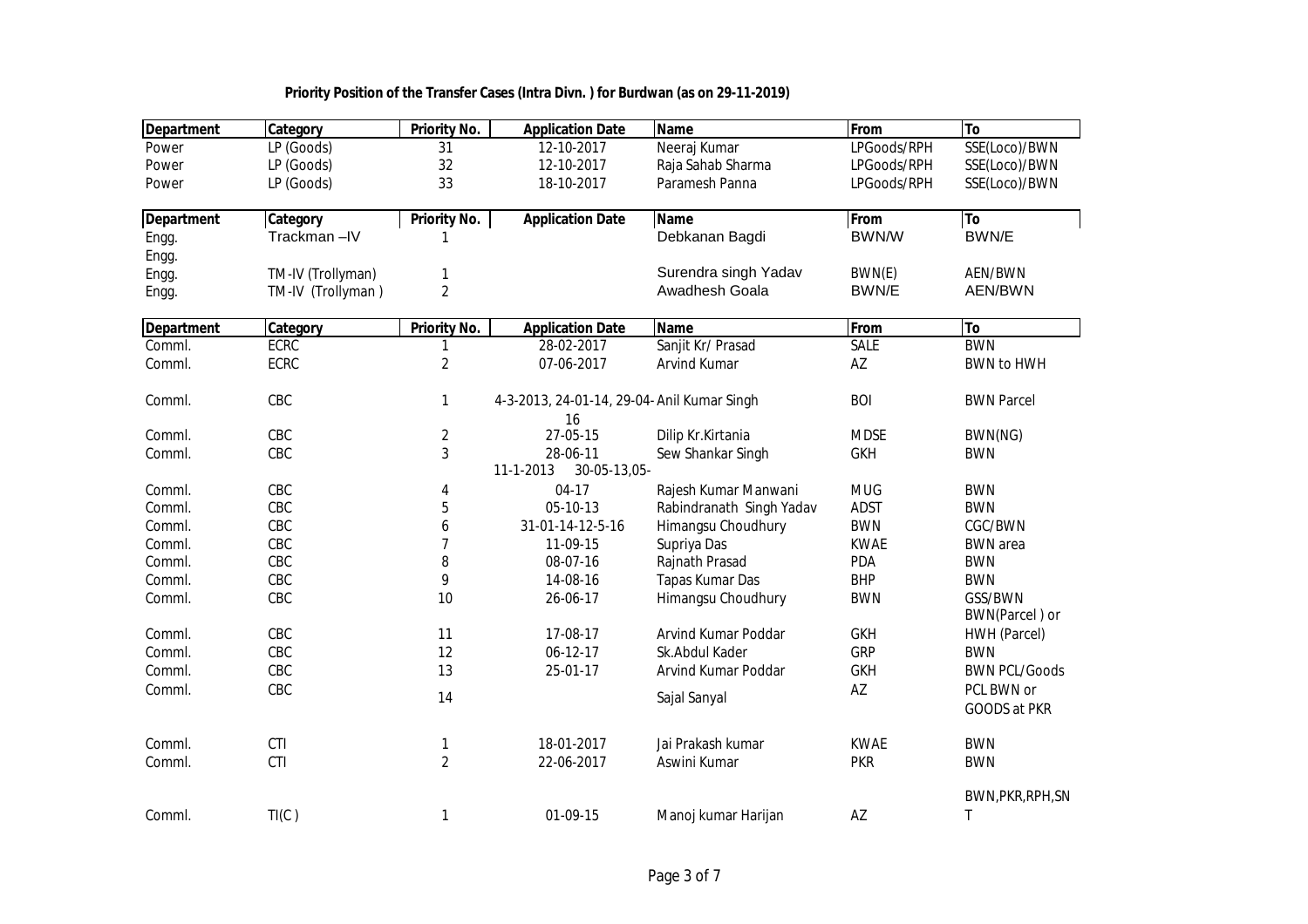| <b>Department</b> | Category  | <b>Priority No.</b> | <b>Application Date</b> | Name                        | From        | To                |
|-------------------|-----------|---------------------|-------------------------|-----------------------------|-------------|-------------------|
| Comml.            | Hd.TE     | $\mathbf{1}$        | 20-06-2017              | Ashvini Kumar               | Pakur       | <b>BWN</b>        |
|                   |           |                     |                         |                             |             |                   |
| Comml.            | Sr. TE    | 1                   | 17-01-2019              | Jay Prakash Kumar           | <b>KWAE</b> | <b>BWN</b>        |
| Comml.            | BS        | $\mathbf{1}$        | 19-02-15                | Prafulla Chandra Singh      | <b>BWN</b>  | <b>BWN Parcel</b> |
| Comml.            | CS        | $\overline{2}$      | 04-05-17                | Dilip Kumar Das             | <b>GKH</b>  | HWH/BWN Pcl.      |
| Comml.            | Sr.BC     | 1                   | 01-06-16                | Ajay Kr. Thakur             | <b>MRR</b>  | <b>BWN</b>        |
| Comml.            | Sr.BC     | $\overline{2}$      | 12-01-18                | Unesh Kumar Rana            | SALE        | <b>BWN</b>        |
| Comml.            | Sr.BC     | $\sqrt{3}$          | 20-04-12 & 04-08-12     | Subrata Shaw                | <b>TAK</b>  | <b>BWN</b>        |
| Comml.            | Sr.BC     | 4                   | 02-09-15                | Rajesh Kumar                | SOAE        | BWN, BHP, DKAE    |
| Comml.            | Sr.BC     | 5                   | 11/12/2014,07-10-2017   | Anuj Kumar Jha              | HIH         | BWN, BDC to HWH   |
| Comml.            | Sr.BC     | 6                   | 13/02/2014,22-12-2017   | Basudev Samanta             | <b>NBAE</b> | <b>BWN</b>        |
| Comml.            | TE        | 1                   | 02-02-15                | Arbind Rajak                | <b>KWAE</b> | <b>BWN</b>        |
| Comml.            | TE        | $\sqrt{2}$          | 26-05-15                | Sanjeev Kumar               | <b>KWAE</b> | <b>BWN</b>        |
| Comml.            | TE        | $\sqrt{3}$          | 18-01-17                | Jai Prakash kumar           | <b>KWAE</b> | <b>BWN</b>        |
| Comml.            | TE        | 4                   | 20-06-17                | Aswini Kumar                | <b>PKR</b>  | <b>BWN</b>        |
|                   |           |                     |                         |                             |             |                   |
| Comml.            | ABC       | 1                   | 14-10-14                | Nilima Murmu                | <b>JRAE</b> | <b>BWN</b>        |
| Comml.            | ABC       | $\sqrt{2}$          | 14-06-16                | Mintu Kumar Kataria         | <b>BGRA</b> | <b>BWN</b>        |
| Comml.            | ABC       | $\sqrt{3}$          | 10-04-17                | Raj Kumar Gorai             | <b>ACLE</b> | <b>BWN</b>        |
| Comml.            | ABC       | 4                   | 12-07-17                | Ranjeet Goutam              | <b>MYM</b>  | <b>BWN, PKR</b>   |
| Comml.            | ABC       | 5                   | 26-08-13                | Bapi Mandi                  | <b>NSF</b>  | Sr.BC/BWN         |
| <b>Department</b> | Category  | <b>Priority No.</b> | <b>Application Date</b> | <b>Name</b>                 | From        | To                |
| <b>TRD</b>        | Tech-III  | 1                   | 29.08.16                | Kalawati Bansfore           | SSE/TRD/RPH | SSE/TRD /BWN      |
| <b>TRD</b>        | Tech-III  | $\overline{2}$      | 02.01.17                | Manik Singha Roy            | SSE/TRD/RPH | SSE/TRD /BWN      |
| <b>TRD</b>        | <b>JE</b> | $\mathbf{1}$        | 15-06-2018              | Sanjoy Halder               | SSE/TRD/PKR | SSE/TRD/BWN       |
| <b>Department</b> | Category  | Priority No.        | <b>Application Date</b> | <b>Name</b>                 | From        | <b>To</b>         |
| TRS-OP            | LPS-I     | 1                   | 26-10-2018              | <b>Atabul Haque Mallick</b> | <b>HWH</b>  | <b>BWN</b>        |
| TRS-OP            | LPS-II    | $\mathbf{1}$        | 13-06-2018              | Alok Kumar                  | <b>HWH</b>  | <b>BWN</b>        |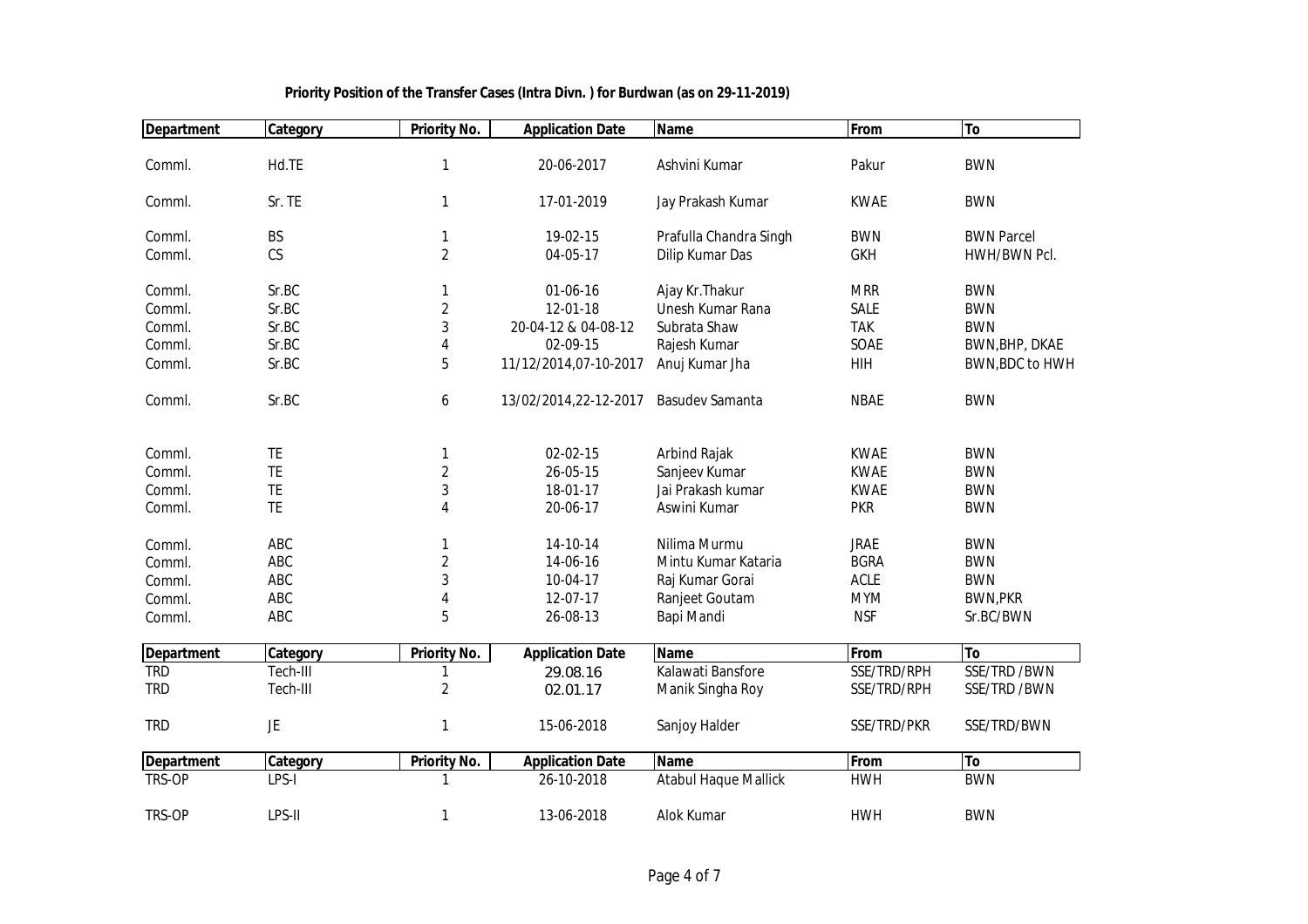| Department | Category            | Priority No.            | <b>Application Date</b> | <b>Name</b>          | From        | To          |
|------------|---------------------|-------------------------|-------------------------|----------------------|-------------|-------------|
| TRS-OP     | LPS-II              | 2                       | 13-06-2018              | Anand Kr. Mishra     | <b>HWH</b>  | <b>BWN</b>  |
| TRS-OP     | LPS-II              | 3                       | 13-07-2018              | Tribhuwan Kumar      | <b>RPH</b>  | <b>BWN</b>  |
| TRS-OP     | LPS-II              | 4                       | 13-07-2018              | Ajeet Kumar          | <b>RPH</b>  | <b>BWN</b>  |
| TRS-OP     | LPS-II              | 5                       | 13-07-2018              | Rajeev Kumar Verma   | <b>RPH</b>  | <b>BWN</b>  |
| TRS-OP     | LPS-II              | 6                       | 13-07-2018              | Pankaj Kumar         | <b>HWH</b>  | <b>BWN</b>  |
| TRS-OP     | LPS-II              | 7                       | 20-08-2018              | Rajkumar Yadav       | <b>HWH</b>  | <b>BWN</b>  |
| TRS-OP     | LPS-II              | 8                       | 20-08-2018              | Pavitra Nandy        | <b>HWH</b>  | <b>BWN</b>  |
| TRS-OP     | LPS-II              | 9                       | 10-10-2018              | Rajesh Kumar         | <b>RPH</b>  | <b>BWN</b>  |
| TRS-OP     | LPS-II              | 10                      | 07-11-2018              | Ravi Kumar Ujala     | <b>HWH</b>  | <b>BWN</b>  |
| TRS-OP     | LPS-II              | 11                      | 11-03-2019              | Jawahar Lal          | <b>RPH</b>  | <b>BWN</b>  |
| TRS-OP     | LPS-II              | 12                      | 11-03-2019              | Ranjit Thakur        | <b>HWH</b>  | <b>BWN</b>  |
| TRS-OP     | LPS-II              | 13                      | 11-03-2019              | Ranjit Kumar         | <b>HWH</b>  | <b>BWN</b>  |
| TRS-OP     | LPS-II              | 14                      | 29-03-2019              | Pabitra Nandi        | <b>HWH</b>  | <b>BWN</b>  |
| TRS-OP     | LPS-II              | 15                      | 08-05-2019              | Alok Kumar           | <b>HWH</b>  | <b>BWN</b>  |
| TRS-OP     | LPS-II              | 16                      | 06-06-2019              | Harishankar Lal      | <b>RPH</b>  | <b>BWN</b>  |
| TRS-OP     | LPS-II              | 17                      | 02-07-2019              | Prasanta Ruidas      | <b>HWH</b>  | <b>BWN</b>  |
| TRS-OP     | LPS-II              | 18                      | 10-07-2019              | Gautam Mondal        | <b>HWH</b>  | <b>BWN</b>  |
| TRS-OP     | LPS-II              | 19                      | 19-07-2019              | Prem Nandan Kumar    | AZ          | <b>BWN</b>  |
| TRS-OP     | LPS-II              | 20                      | 13-08-2019              | Sanjeet Kumar        | AZ          | <b>BWN</b>  |
| TRS-OP     | LPS-II              | 21                      | 30-08-2019              | Bimalendu Saha       | <b>KWAE</b> | <b>BWN</b>  |
| TRS-OP     | <b>CLI</b>          | 1                       | 18-10-2019              | Subrata Shaw         | <b>HWH</b>  | <b>BWN</b>  |
| Department | Category            | <b>Priority No.</b>     | <b>Application Date</b> | <b>Name</b>          | From        | To          |
| Optg.      | Goods Guard/Sr.Good | 1                       | 25-10-2017              | Pabitra Kr Majumder  | <b>RPH</b>  | <b>BWN</b>  |
| Optg.      | Goods Guard/Sr.Good | $\overline{\mathbf{c}}$ | 25-10-2017              | Biswajit Majumder    | <b>RPH</b>  | <b>BWN</b>  |
| Optg.      | Goods Guard/Sr.Good | 3                       | 25-10-2017              | Manoj Kr Khalko      | <b>RPH</b>  | <b>BWN</b>  |
| Optg.      | Goods Guard/Sr.Good | 4                       | 25-10-2017              | Sintu Dutta          | <b>RPH</b>  | <b>BWN</b>  |
| Optg.      | Goods Guard/Sr.Good | 5                       | 25-10-2017              | Amitesh Bala         | <b>RPH</b>  | <b>BWN</b>  |
| Optg.      | Goods Guard/Sr.Good | 6                       | 25-10-2017              | Santosh Kumar Sharma | <b>RPH</b>  | <b>BWN</b>  |
| Optg.      | <b>SM</b>           | 1                       | 02-07-2013              | Kamal Kishor Prasad  | <b>JTL</b>  | <b>BWN</b>  |
| Optg.      | <b>SM</b>           | $\overline{\mathbf{c}}$ | 11-09-2013              | Jayanta Mondal       | GRP         | <b>BWN</b>  |
| Optg.      | <b>SM</b>           | 3                       | 25-11-2013              | Chandan Sarkar       | <b>SALE</b> | BWN/Balgona |
| Optg       | <b>SM</b>           | 4                       | 13-02-2015              | Padma Nava Gayen     | <b>MSAE</b> | <b>BWN</b>  |
| Optg.      | <b>SM</b>           | 5                       | 19-02-2016              | Rajeev Pathak        | <b>PRAE</b> | <b>BWN</b>  |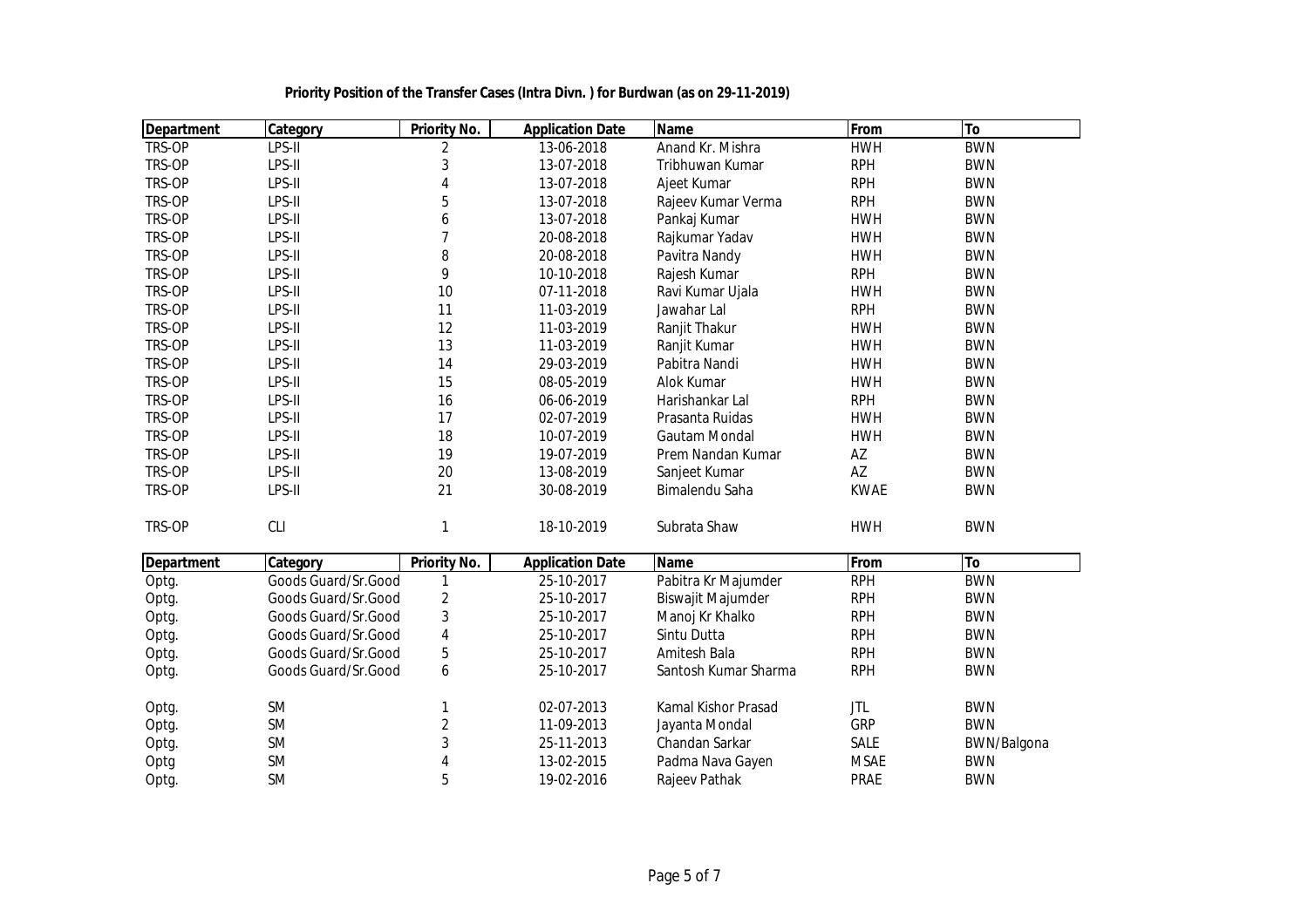| <b>Department</b> | Category           | <b>Priority No.</b> | <b>Application Date</b> | <b>Name</b>             | From        | To                |
|-------------------|--------------------|---------------------|-------------------------|-------------------------|-------------|-------------------|
| Optg.             | <b>SM</b>          | 6                   | 27-02-2017              | Manoj Kumar             | <b>JTL</b>  | BWN, SKG,         |
|                   |                    |                     |                         |                         |             | BGNA, BPS, PLAE,  |
|                   |                    |                     |                         |                         |             | <b>RSLR</b>       |
| Optg              | <b>SM</b>          | $\boldsymbol{7}$    | 27-02-2017              | Manoj Kumar             | <b>JTL</b>  | BWN, SKG, BGNA,   |
|                   |                    |                     |                         |                         |             | BPS, PLAE, RSLR   |
|                   |                    |                     |                         |                         |             |                   |
| Optg.             | <b>SM</b>          | 8                   | 13-06-2017              | Debapriya Paul          | TIT         | <b>BWN</b>        |
| Optg.             | <b>SM</b>          | 9                   | 28-08-2017              | Sandip Kr Hazra         | <b>BDH</b>  | <b>BWN</b>        |
| Optg              | <b>SM</b>          | 10                  | 28-08-2017              | Sandip Kr Hazra         | <b>BDH</b>  | <b>BWN</b>        |
| Optg.             | <b>SM</b>          | 11                  | 01-09-2017              | Sanjay Kumar            | SNT         | BWN-BDC           |
| Optg              | <b>SM</b>          | 12                  | 01-09-2017              | Sanjay Kumar            | SNT         | BWN-BDC           |
| Optg              | <b>SM</b>          | 13                  | 06-03-2018              | Awadhesh Kumar-1        | <b>GRP</b>  | <b>BWN</b>        |
| Optg              | <b>SM</b>          | 14                  | 13-03-2018              | Goutam Deb              | <b>JTL</b>  | <b>BWN</b>        |
| Optg              | <b>SM</b>          | 15                  | 10-10-2018              | Nageshwar Paswan        | <b>SLG</b>  | TI(M)/BWN         |
| Optg              | <b>SM</b>          | 16                  | 08-01-2019              | Sukanta Das             | CRAE        | <b>BWN</b>        |
|                   |                    |                     |                         |                         |             |                   |
| Optg.             | Shuntman           | 1                   | 02-11-2011              | <b>BIRU RAM</b>         | <b>DKAE</b> | <b>BWN</b>        |
| Optg.             | Shuntman           | $\overline{2}$      | 26-12-2013              | <b>GANESH HEMBRAM</b>   | <b>RJG</b>  | <b>BWN to BDC</b> |
| Optg.             | Shuntman           | 3                   | 24-01-2014              | <b>PULAK MALIK</b>      | <b>PKR</b>  | <b>BWN/KWAE</b>   |
| Optg.             | Shuntman           | 4                   | 03-07-2014              | DHANANJOY MANDI         | <b>RPH</b>  | <b>BWN</b>        |
| Optg.             | Shuntman           | 5                   | 12-09-2017              | <b>KUNDAN KUMAR</b>     | <b>RJG</b>  | <b>BWN to HWH</b> |
|                   |                    |                     |                         |                         |             |                   |
| Optg.             | Cabinman/Pointsman | $\mathbf{1}$        | 23-11-2015              | Girish singh            | <b>TAK</b>  | <b>BWN</b>        |
| Optg.             | Cabinman/Pointsman | $\overline{c}$      | 22-04-2016              | Arvind Ram              | KQU         | <b>BWN</b>        |
| Optg.             | Cabinman/Pointsman | 3                   | 06-04-2016              | <b>Gopal Mondal</b>     | KAN         | <b>BWN/BGNA</b>   |
| Optg.             | Attendant          | 1                   | 27-05-2014              | <b>BINAYAK ROUT</b>     | <b>RPH</b>  | <b>BWN</b>        |
|                   |                    |                     |                         |                         |             |                   |
| Optg.             | Porter             | 1                   | 30-10-2017              | SHAILENDRA KR YADAV     | <b>BSLE</b> | <b>BWN</b>        |
| Optg.             | Porter             | $\overline{2}$      | 13-02-2018              | Santanu Mukherjee       | <b>BOI</b>  | <b>BWN</b>        |
| Optg.             | Porter             | 3                   | 09-08-2018              | <b>MD KHAIRUL BASAR</b> | <b>BSLE</b> | <b>BWN</b>        |
| Optg.             | Porter             | 4                   | 30-11-2018              | Santosh Hela            | <b>BPS</b>  | <b>BWN</b>        |
|                   |                    |                     |                         |                         |             |                   |
| <b>Department</b> | Category           | <b>Priority No.</b> | <b>Application Date</b> | <b>Name</b>             | From        | To                |
| Optg.             | <b>OS</b>          | 1                   | 27-01-2017              | Santosh Kumar           | <b>PKR</b>  | <b>BWN</b>        |